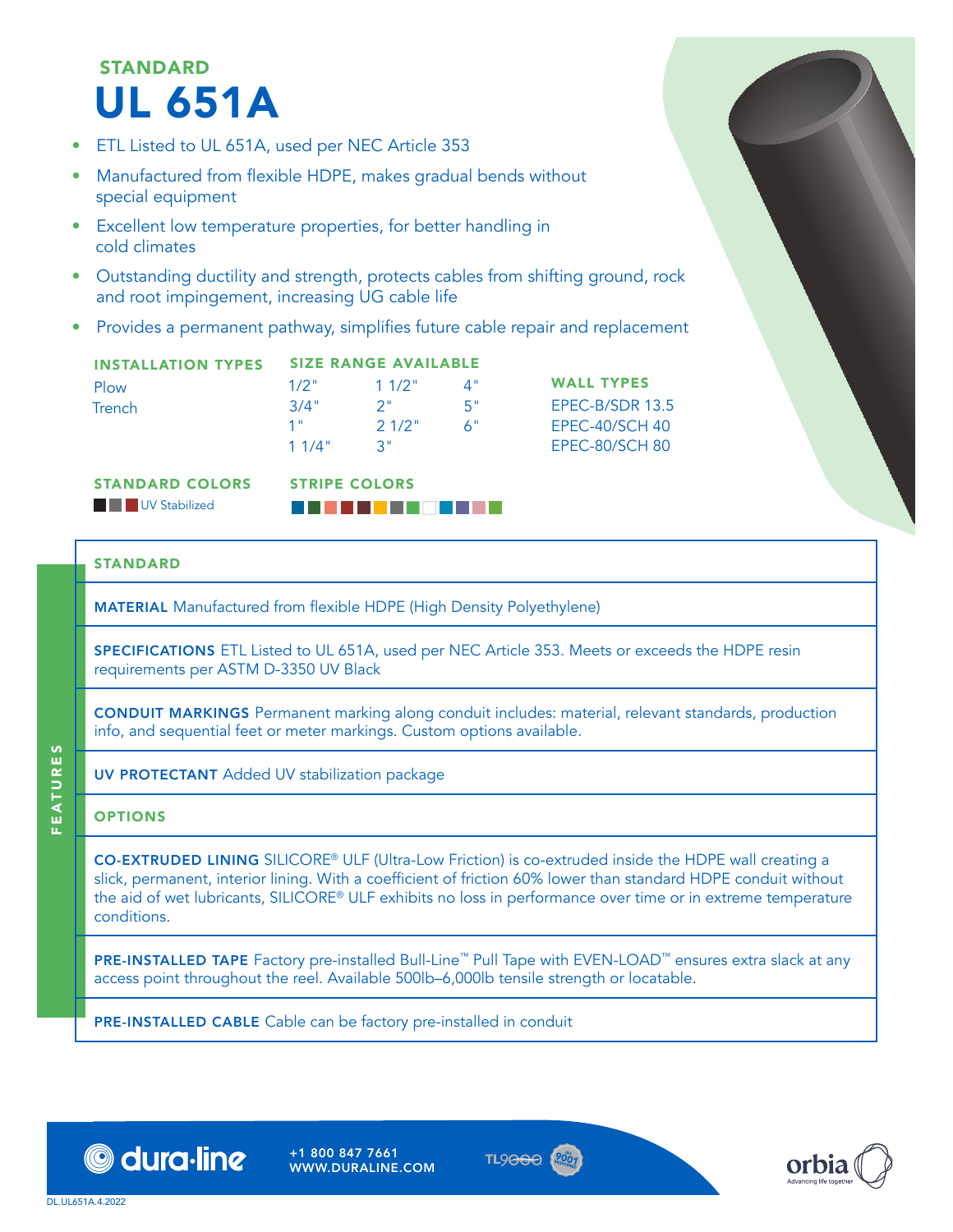|       | <b>WALL TYPE</b>       | <b>NOM OD (IN)</b> | OD<br>TOLERANCE<br>+/- | <b>MIN WALL</b><br>(IN) | <b>WALL<br/>TOLERANCE</b><br>$\ddot{}$ | <b>AVG ID</b><br>(IN) | an NIIN<br>(IN) | WEIGHT (LB/<br>FT) | <b>BEND<br/>RADIUS SUP<br/>(IN)</b> | BEND<br>RADIUS<br>UNSUP (IN) | SWPS (LB) |
|-------|------------------------|--------------------|------------------------|-------------------------|----------------------------------------|-----------------------|-----------------|--------------------|-------------------------------------|------------------------------|-----------|
| 1/2"  | EPEC-B/SDR 13.5        | 0.840              | 0.004                  | 0.062                   | 0.020                                  | 0.696                 | 0.676           | 0.072              | 8                                   | 16                           | 365       |
|       | <b>EPEC-40/SCH 40</b>  | 0.840              | 0.004                  | 0.109                   | 0.020                                  | 0.602                 | 0.582           | 0.111              | 8                                   | 16                           | 601       |
|       | <b>EPEC-80/SCH 80</b>  | 0.840              | 0.004                  | 0.147                   | 0.020                                  | 0.526                 | 0.506           | 0.139              | 8                                   | 16                           | 768       |
|       | EPEC-B/SDR 13.5        | 1.050              | 0.005                  | 0.078                   | 0.020                                  | 0.874                 | 0.854           | 0.110              | 10                                  | 20                           | 570       |
| 3/4"  | <b>EPEC-40/SCH 40</b>  | 1.050              | 0.005                  | 0.113                   | 0.020                                  | 0.804                 | 0.784           | 0.148              | 10                                  | 20                           | 798       |
|       | <b>EPEC-80/SCH 80</b>  | 1.050              | 0.005                  | 0.154                   | 0.020                                  | 0.722                 | 0.702           | 0.188              | 10                                  | 20                           | 1,040     |
|       | EPEC-B/SDR 13.5        | 1.315              | 0.007                  | 0.097                   | 0.020                                  | 1.101                 | 1.081           | 0.167              | 13                                  | 26                           | 894       |
| 1"    | <b>EPEC-40/SCH 40</b>  | 1.315              | 0.007                  | 0.133                   | 0.020                                  | 1.029                 | 1.009           | 0.217              | 13                                  | 26                           | 1,340     |
|       | <b>EPEC-80/SCH 80</b>  | 1.315              | 0.007                  | 0.179                   | 0.021                                  | 0.936                 | 0.915           | 0.276              | 13                                  | 26                           | 1,533     |
|       | EPEC-B/SDR 13.5        | 1.660              | 0.008                  | 0.123                   | 0.020                                  | 1.394                 | 1.374           | 0.263              | 17                                  | 34                           | 1,425     |
| 11/4  | <b>EPEC-40/SCH 40</b>  | 1.660              | 0.008                  | 0.140                   | 0.020                                  | 1.360                 | 1.340           | 0.293              | 17                                  | 34                           | 1,604     |
|       | <b>EPEC-80/SCH 80</b>  | 1.660              | 0.008                  | 0.191                   | 0.023                                  | 1.255                 | 1.232           | 0.382              | 17                                  | 34                           | 2,116     |
|       | EPEC-B/SDR 13.5        | 1.900              | 0.010                  | 0.141                   | 0.020                                  | 1.598                 | 1.578           | 0.342              | 19                                  | 38                           | 1,867     |
| 11/2" | <b>EPEC-40/SCH 40</b>  | 1.900              | 0.010                  | 0.145                   | 0.020                                  | 1.590                 | 1.570           | 0.350              | 19                                  | 38                           | 1,919     |
|       | <b>EPEC-80/SCH 80</b>  | 1.900              | 0.010                  | 0.200                   | 0.024                                  | 1.476                 | 1.452           | 0.463              | 19                                  | 38                           | 2,564     |
|       | EPEC-B/SDR 13.5        | 2.375              | 0.012                  | 0.176                   | 0.021                                  | 2.002                 | 1.981           | 0.528              | 24                                  | 48                           | 2,917     |
| 2"    | <b>EPEC-40/SCH 40</b>  | 2.375              | 0.012                  | 0.154                   | 0.020                                  | 2.047                 | 2.027           | 0.469              | 24                                  | 48                           | 2,579     |
|       | <b>EPEC-80/SCH 80</b>  | 2.375              | 0.012                  | 0.218                   | 0.026                                  | 1.913                 | 1.887           | 0.641              | 24                                  | 48                           | 2,545     |
|       | EPEC-B/SDR 13.5        | 2.875              | 0.014                  | 0.213                   | 0.026                                  | 2.423                 | 2.397           | 0.775              | 29                                  | 58                           | 4,274     |
| 21/2" | <b>EPEC-40/SCH 40</b>  | 2.875              | 0.014                  | 0.203                   | 0.024                                  | 2.445                 | 2.421           | 0.740              | 29                                  | 58                           | 4,090     |
|       | <b>EPEC-80/SCH 80</b>  | 2.875              | 0.014                  | 0.276                   | 0.033                                  | 2.290                 | 2.257           | 0.978              | 29                                  | 58                           | 5,409     |
|       | EPEC-B/SDR 13.5        | 3.500              | 0.018                  | 0.259                   | 0.031                                  | 2.951                 | 2.920           | 1.146              | 39                                  | 78                           | 6,335     |
| 3"    | <b>EPEC-40/SCH 40</b>  | 3.500              | 0.018                  | 0.216                   | 0.026                                  | 3.042                 | 3.016           | 0.969              | 39                                  | 78                           | 5,348     |
|       | <b>EPEC-80/SCH 80</b>  | 3.500              | 0.018                  | 0.300                   | 0.036                                  | 2.864                 | 2.828           | 1.310              | 39                                  | 78                           | 7,238     |
|       | EPEC-B/SDR 13.5        | 4.500              | 0.023                  | 0.333                   | 0.040                                  | 3.794                 | 3.754           | 1.895              | 50                                  | 100                          | 10,472    |
| $4$ " | <b>EPEC-40/SCH 40</b>  | 4.500              | 0.023                  | 0.237                   | 0.028                                  | 3.998                 | 3.970           | 1.380              | 50                                  | 100                          | 7,618     |
|       | <b>EPEC-80/SCH 80</b>  | 4.500              | 0.023                  | 0.337                   | 0.040                                  | 3.786                 | 3.746           | 1.914              | 50                                  | 100                          | 10,578    |
|       | <b>EPEC-B/SDR 13.5</b> | 5.563              | 0.028                  | 0.412                   | 0.049                                  | 4.690                 | 4.641           | 2.896              | 61                                  | 122                          | 16,004    |
| $5"$  | <b>EPEC-40/SCH 40</b>  | 5.563              | 0.028                  | 0.258                   | 0.028                                  | 5.016                 | 4.985           | 1.872              | 61                                  | 122                          | 10,320    |
|       | <b>EPEC-80/SCH 80</b>  | 5.563              | 0.028                  | 0.375                   | 0.045                                  | 4.768                 | 4.723           | 2.657              | 61                                  | 122                          | 14,669    |
|       | EPEC-B/SDR 13.5        | 6.625              | 0.033                  | 0.491                   | 0.059                                  | 5.584                 | 5.525           | 4.112              | 73                                  | 146                          | 22,697    |
| 6"    | <b>EPEC-40/SCH 40</b>  | 6.625              | 0.033                  | 0.280                   | 0.034                                  | 6.031                 | 5.997           | 2.432              | 73                                  | 146                          | 13,395    |
|       | <b>EPEC-80/SCH 80</b>  | 6.625              | 0.033                  | 0.432                   | 0.052                                  | 5.709                 | 5.657           | 3.656              | 73                                  | 146                          | 20,172    |



+1 800 847 7661 WWW.DURALINE.COM TL9<del>000</del> 2001